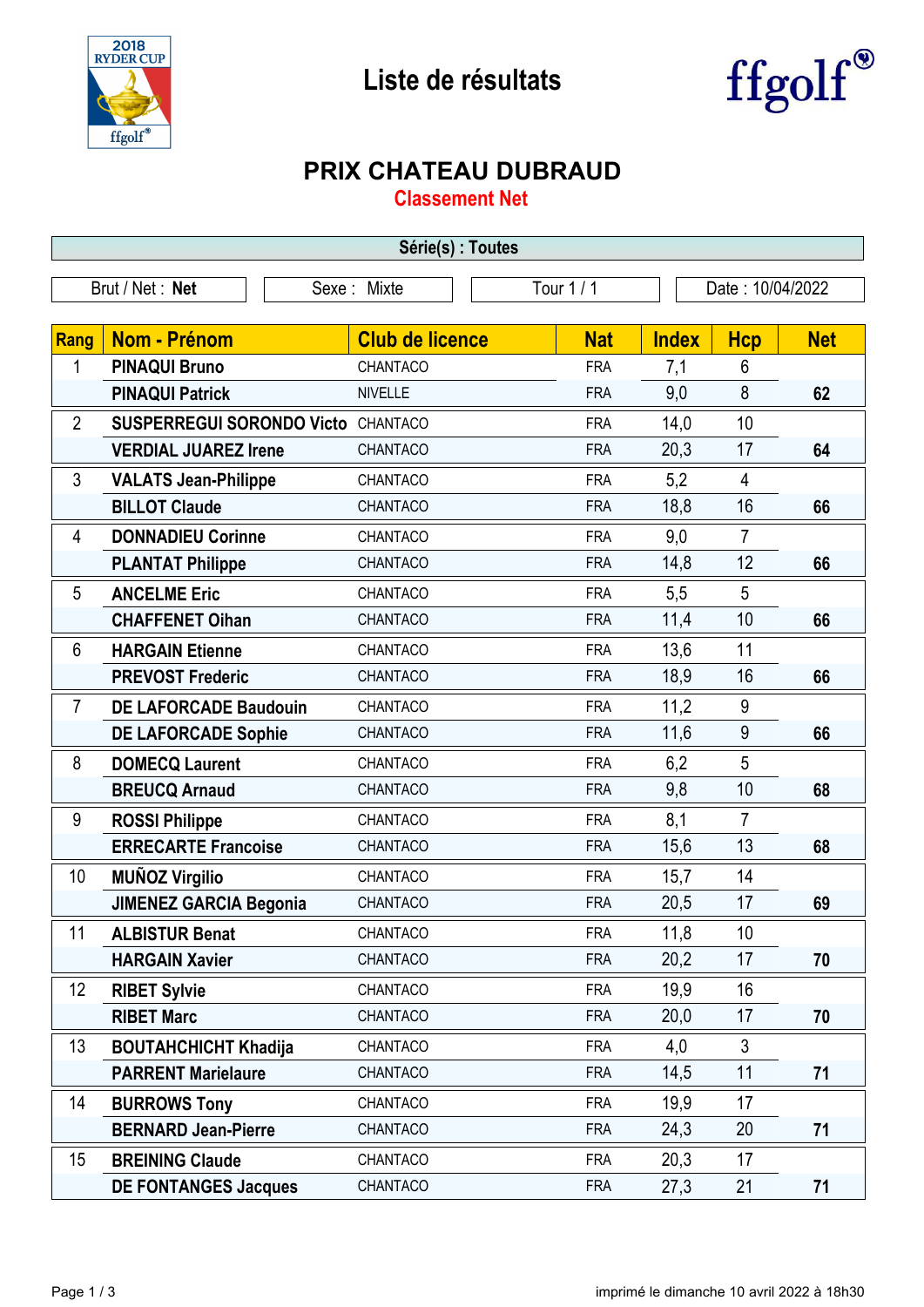| Rang | <b>Nom - Prénom</b>              | <b>Club de licence</b> | <b>Nat</b> | <b>Index</b> | <b>Hcp</b>     | <b>Net</b> |
|------|----------------------------------|------------------------|------------|--------------|----------------|------------|
| 16   | <b>TOURNADRE Rémy</b>            | CHANTACO               | <b>FRA</b> | 5,5          | 5              |            |
|      | <b>BEL Nathalie</b>              | CHANTACO               | <b>FRA</b> | 21,8         | 17             | 71         |
| 17   | <b>DE MONTREMY Béatrice</b>      | CHANTACO               | <b>FRA</b> | 22,9         | 18             |            |
|      | <b>BERNARD Viviana</b>           | CHANTACO               | <b>FRA</b> | 25,1         | 20             | 71         |
| 18   | <b>DARRIGRAND Maider</b>         | CHANTACO               | <b>FRA</b> | 16,1         | 13             |            |
|      | <b>DARRIGRAND Jean-Claude</b>    | CHANTACO               | <b>FRA</b> | 19,1         | 14             | 72         |
| 19   | <b>LESTIENNE Cédric</b>          | CHANTACO               | <b>FRA</b> | 19,1         | 16             |            |
|      | <b>INDO Benjamin</b>             | CHANTACO               | <b>FRA</b> | 19,4         | 17             | 72         |
| 20   | <b>AZAIS Christian</b>           | CHANTACO               | <b>FRA</b> | 15,8         | 14             |            |
|      | <b>AZAIS Florence</b>            | CHANTACO               | <b>FRA</b> | 26,8         | 22             | 72         |
| 21   | <b>HUAULT Jean Claude</b>        | CHANTACO               | <b>FRA</b> | 11,7         | 10             |            |
|      | <b>AMESPIL Dominique</b>         | CHANTACO               | <b>FRA</b> | 12,8         | 11             | 72         |
| 22   | <b>JOURDE Barbara</b>            | CHANTACO               | <b>FRA</b> | 12,1         | 10             |            |
|      | de DE LASSUS Christian           | CHANTACO               | <b>FRA</b> | 14,0         | 12             | 72         |
| 23   | <b>MOLTER Xavier</b>             | CHANTACO               | <b>FRA</b> | 9,2          | 9              |            |
|      | <b>AMESPIL Laurence</b>          | CHANTACO               | <b>FRA</b> | 23,3         | 19             | 72         |
| 24   | <b>CASANOVA Lydia</b>            | CHANTACO               | <b>FRA</b> | 14,1         | 11             |            |
|      | <b>LENOIR Marianne</b>           | CHANTACO               | <b>FRA</b> | 20,4         | 17             | 73         |
| 25   | <b>CHABBERT Françoise</b>        | CHANTACO               | <b>FRA</b> | 19,6         | 16             |            |
|      | <b>CHABBERT Jean Christophe</b>  | CHANTACO               | <b>FRA</b> | 26,4         | 23             | 73         |
| 26   | <b>DESNOELS Michelle</b>         | CHANTACO               | <b>FRA</b> | 23,3         | 19             |            |
|      | <b>MARES Eric</b>                | CHANTACO               | <b>FRA</b> | 28,4         | 24             | 74         |
| 27   | <b>SAINDON Didier</b>            | CHANTACO               | <b>FRA</b> | 24,1         | 18             |            |
|      | <b>SAINDON Dominique</b>         | CHANTACO               | <b>FRA</b> | 26,7         | 22             | 75         |
| 28   | <b>GUETROT Sophie</b>            | CHANTACO               | <b>FRA</b> | 19,7         | 16             |            |
|      | <b>GUETROT Philippe</b>          | CHANTACO               | <b>FRA</b> | 24,4         | 21             | 75         |
| 29   | <b>DUVAL Elisabeth</b>           | CHANTACO               | <b>FRA</b> | 8,3          | $\overline{7}$ |            |
|      | <b>DUVAL Michel</b>              | CHANTACO               | <b>FRA</b> | 16,6         | 14             | 76         |
| 30   | <b>URBIETA Geneviève</b>         | CHANTACO               | <b>FRA</b> | 18,3         | 14             |            |
|      | <b>LARQUIER Michel</b>           | CHANTACO               | <b>FRA</b> | 25,0         | 21             | 76         |
| 31   | <b>MEZIERE Philippe</b>          | CHANTACO               | <b>FRA</b> | 14,3         | 12             |            |
|      | <b>MEZIERE Ghislaine</b>         | CHANTACO               | <b>FRA</b> | 31,6         | 23             | 77         |
| 32   | <b>BILLOT Maryse</b>             | CHANTACO               | <b>FRA</b> | 29,0         | 23             |            |
|      | <b>BRICE Colette</b>             | CHANTACO               | <b>FRA</b> | 32,9         | 23             | 78         |
| 33   | <b>DERREY Véronique</b>          | <b>NIVELLE</b>         | <b>FRA</b> | 9,0          | $\overline{7}$ |            |
|      | <b>DERREY Pascal</b>             | SAINT CLOUD            | <b>FRA</b> | 9,3          | 8              | 78         |
| 34   | <b>SURIEUX Roger</b>             | CHANTACO               | <b>FRA</b> | 21,7         | 17             |            |
|      | <b>GIRARD Jean Paul</b>          | CHANTACO               | <b>FRA</b> | 22,8         | 20             | 80         |
| 35   | <b>BOISSERIE Dominique</b>       | CHANTACO               | <b>FRA</b> | 31,5         | 24             |            |
|      | <b>BOISSERIE Marie Christine</b> | CHANTACO               | <b>FRA</b> | 32,7         | 23             | 80         |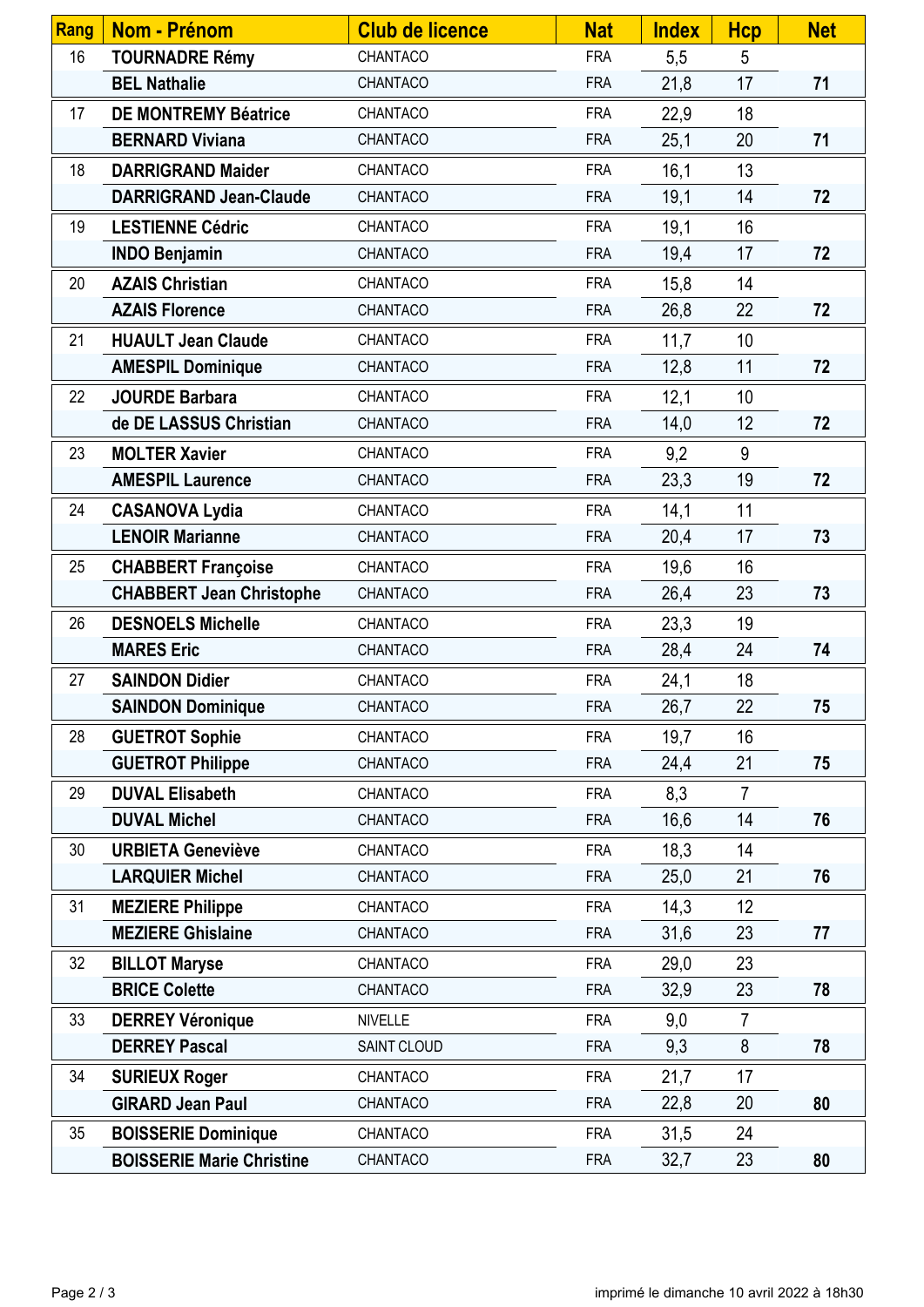| Rang | Nom - Prénom                 | <b>Club de licence</b> | <b>Nat</b> | <b>Index</b> | Hcp | <b>Net</b> |
|------|------------------------------|------------------------|------------|--------------|-----|------------|
| 36   | <b>MORARD Laurence</b>       | <b>CHANTACO</b>        | <b>FRA</b> | 14,2         | 11  |            |
|      | <b>WALLAERT Hubert</b>       |                        |            | 28,6         | 22  | 80         |
| 37   | <b>SAGUES PEREZ Ignacio</b>  |                        |            | 7,3          | 8   |            |
|      | <b>SAGUEZ TORROS Ignacio</b> |                        |            | 11,9         | 10  | 83         |
| 38   | <b>HARDY Daniel</b>          | <b>CHANTACO</b>        | <b>FRA</b> | 22.4         | 19  |            |
|      | <b>HARDY Monique</b>         | <b>CHANTACO</b>        | <b>FRA</b> | 23,0         | 19  | 92         |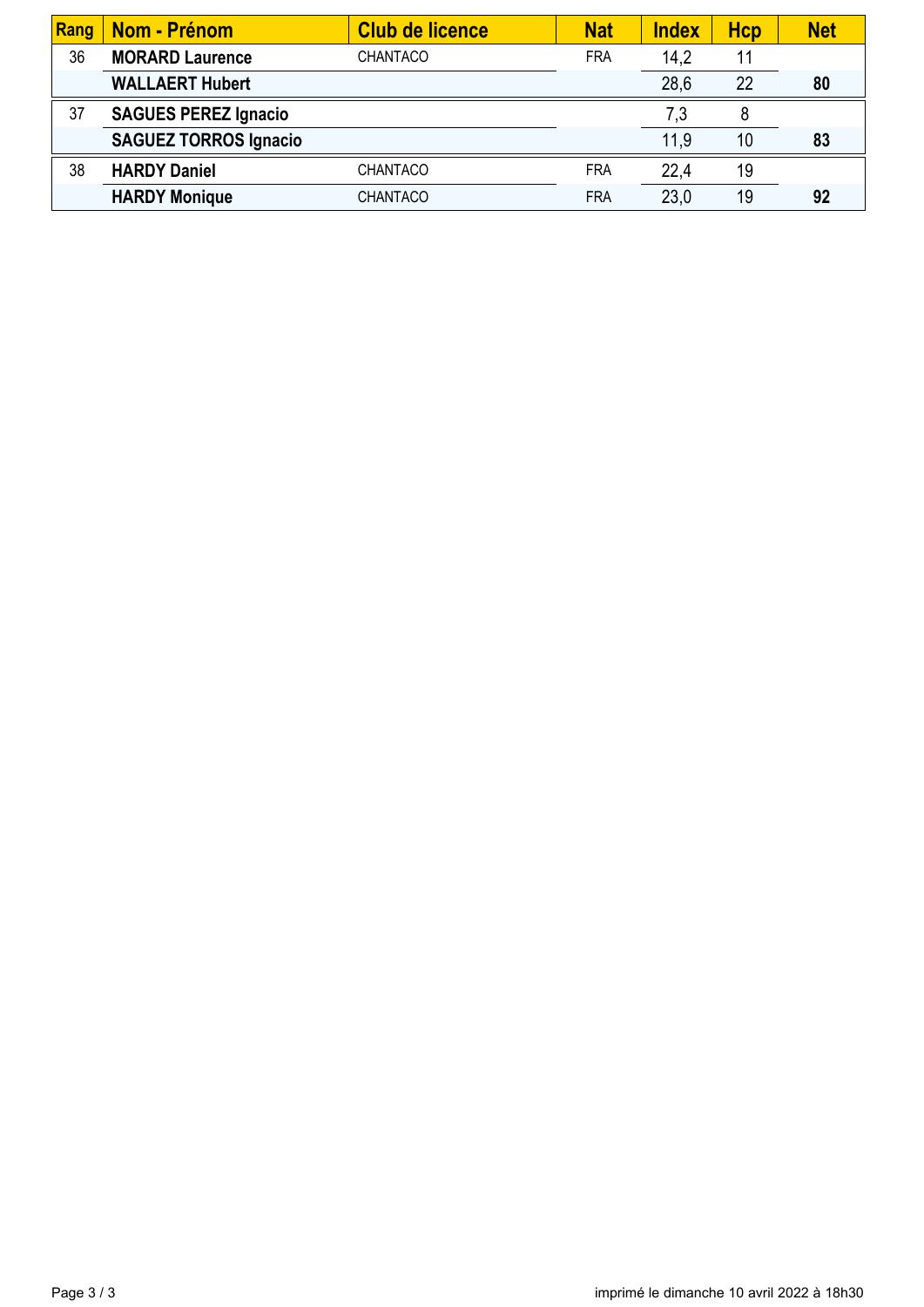



## **PRIX CHATEAU DUBRAUD**

**Classement Brut**

| Série(s) : Toutes                                                 |                                  |                        |            |              |                         |             |  |
|-------------------------------------------------------------------|----------------------------------|------------------------|------------|--------------|-------------------------|-------------|--|
| Tour 1 / 1<br>Date: 10/04/2022<br>Brut / Net: Brut<br>Sexe: Mixte |                                  |                        |            |              |                         |             |  |
|                                                                   |                                  |                        |            |              |                         |             |  |
| <b>Rang</b>                                                       | <b>Nom - Prénom</b>              | <b>Club de licence</b> | <b>Nat</b> | <b>Index</b> | <b>Hcp</b>              | <b>Brut</b> |  |
| 1                                                                 | <b>PINAQUI Bruno</b>             | CHANTACO               | <b>FRA</b> | 7,1          | 6                       |             |  |
|                                                                   | <b>PINAQUI Patrick</b>           | <b>NIVELLE</b>         | <b>FRA</b> | 9,0          | $\bf 8$                 | 69          |  |
| $\overline{2}$                                                    | <b>ANCELME Eric</b>              | CHANTACO               | <b>FRA</b> | 5,5          | 5                       |             |  |
|                                                                   | <b>CHAFFENET Oihan</b>           | CHANTACO               | <b>FRA</b> | 11,4         | 10                      | 71          |  |
| 3                                                                 | <b>DONNADIEU Corinne</b>         | CHANTACO               | <b>FRA</b> | 9,0          | 7                       |             |  |
|                                                                   | <b>PLANTAT Philippe</b>          | CHANTACO               | <b>FRA</b> | 14,8         | 12                      | 74          |  |
| 4                                                                 | <b>DE LAFORCADE Baudouin</b>     | CHANTACO               | <b>FRA</b> | 11,2         | 9                       |             |  |
|                                                                   | <b>DE LAFORCADE Sophie</b>       | CHANTACO               | <b>FRA</b> | 11,6         | 9                       | 75          |  |
| 5                                                                 | <b>VALATS Jean-Philippe</b>      | CHANTACO               | <b>FRA</b> | 5,2          | $\overline{\mathbf{4}}$ |             |  |
|                                                                   | <b>BILLOT Claude</b>             | CHANTACO               | <b>FRA</b> | 18,8         | 16                      | 76          |  |
| 6                                                                 | <b>DOMECQ Laurent</b>            | CHANTACO               | <b>FRA</b> | 6,2          | 5                       |             |  |
|                                                                   | <b>BREUCQ Arnaud</b>             | CHANTACO               | <b>FRA</b> | 9,8          | 10                      | 76          |  |
| $\overline{7}$                                                    | <b>BOUTAHCHICHT Khadija</b>      | CHANTACO               | <b>FRA</b> | 4,0          | 3                       |             |  |
|                                                                   | <b>PARRENT Marielaure</b>        | CHANTACO               | <b>FRA</b> | 14,5         | 11                      | 77          |  |
| 8                                                                 | <b>TOURNADRE Rémy</b>            | CHANTACO               | <b>FRA</b> | 5,5          | 5                       |             |  |
|                                                                   | <b>BEL Nathalie</b>              | CHANTACO               | <b>FRA</b> | 21,8         | 17                      | 77          |  |
| 9                                                                 | <b>SUSPERREGUI SORONDO Victo</b> | CHANTACO               | <b>FRA</b> | 14,0         | 10                      |             |  |
|                                                                   | <b>VERDIAL JUAREZ Irene</b>      | CHANTACO               | <b>FRA</b> | 20,3         | 17                      | 77          |  |
| 10                                                                | <b>ROSSI Philippe</b>            | CHANTACO               | <b>FRA</b> | 8,1          | $\overline{7}$          |             |  |
|                                                                   | <b>ERRECARTE Francoise</b>       | CHANTACO               | <b>FRA</b> | 15,6         | 13                      | 79          |  |
| 11                                                                | <b>HARGAIN Etienne</b>           | CHANTACO               | <b>FRA</b> | 13,6         | 11                      |             |  |
|                                                                   | <b>PREVOST Frederic</b>          | CHANTACO               | <b>FRA</b> | 18,9         | 16                      | 81          |  |
| 12                                                                | <b>HUAULT Jean Claude</b>        | CHANTACO               | <b>FRA</b> | 11,7         | 10                      |             |  |
|                                                                   | <b>AMESPIL Dominique</b>         | CHANTACO               | <b>FRA</b> | 12,8         | 11                      | 83          |  |
| 13                                                                | <b>ALBISTUR Benat</b>            | CHANTACO               | <b>FRA</b> | 11,8         | 10                      |             |  |
|                                                                   | <b>HARGAIN Xavier</b>            | CHANTACO               | <b>FRA</b> | 20,2         | 17                      | 83          |  |
| 14                                                                | <b>MUÑOZ Virgilio</b>            | CHANTACO               | <b>FRA</b> | 15,7         | 14                      |             |  |
|                                                                   | <b>JIMENEZ GARCIA Begonia</b>    | CHANTACO               | <b>FRA</b> | 20,5         | 17                      | 83          |  |
| 15                                                                | <b>JOURDE Barbara</b>            | CHANTACO               | <b>FRA</b> | 12,1         | 10                      |             |  |
|                                                                   | de DE LASSUS Christian           | CHANTACO               | <b>FRA</b> | 14,0         | 12                      | 83          |  |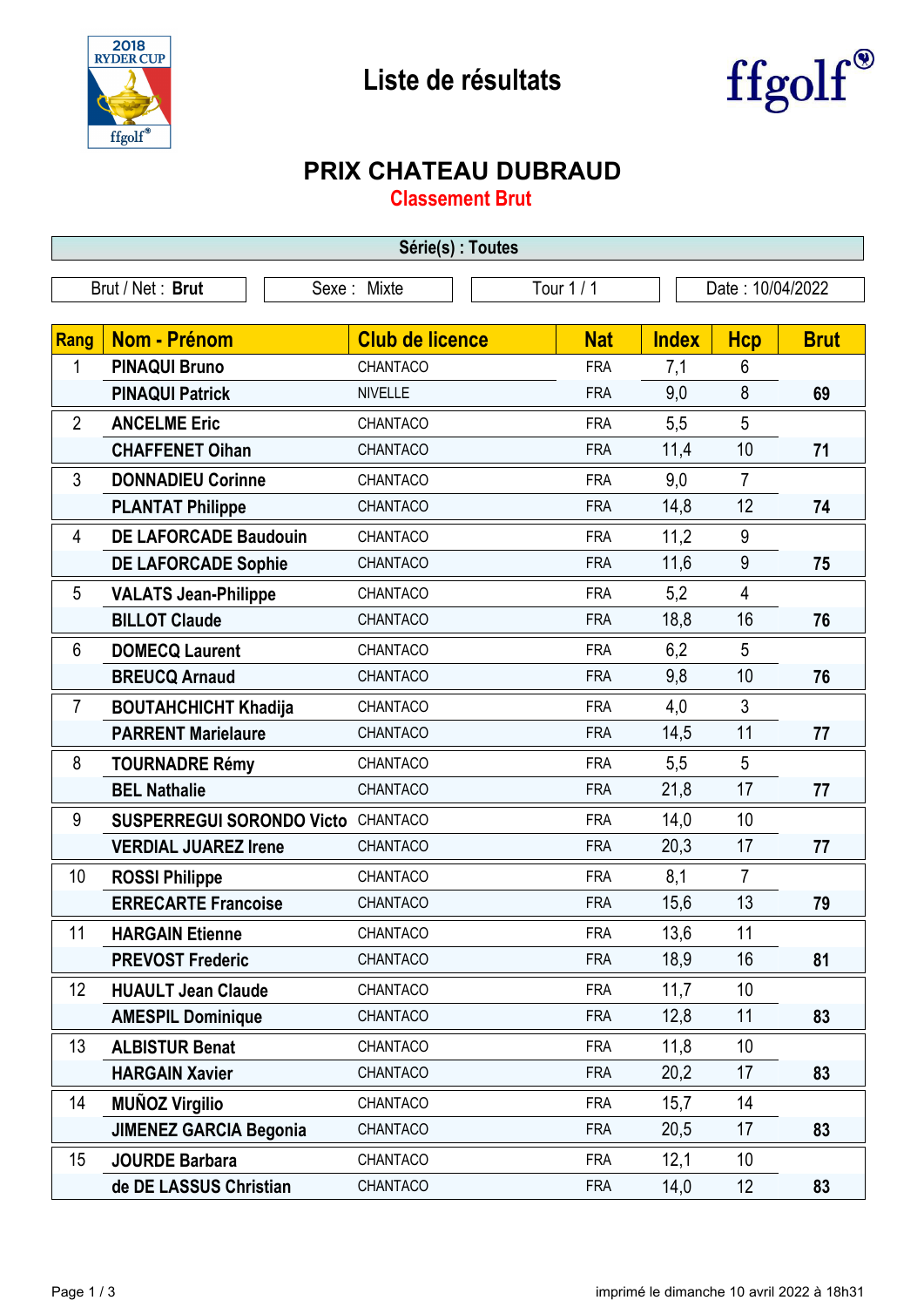| Rang | <b>Nom - Prénom</b>             | <b>Club de licence</b> | <b>Nat</b> | <b>Index</b> | <b>Hcp</b>     | <b>Brut</b> |
|------|---------------------------------|------------------------|------------|--------------|----------------|-------------|
| 16   | <b>MOLTER Xavier</b>            | CHANTACO               | <b>FRA</b> | 9,2          | 9              |             |
|      | <b>AMESPIL Laurence</b>         | CHANTACO               | <b>FRA</b> | 23,3         | 19             | 85          |
| 17   | <b>DARRIGRAND Maider</b>        | CHANTACO               | <b>FRA</b> | 16,1         | 13             |             |
|      | <b>DARRIGRAND Jean-Claude</b>   | CHANTACO               | <b>FRA</b> | 19,1         | 14             | 86          |
| 18   | <b>DUVAL Elisabeth</b>          | CHANTACO               | <b>FRA</b> | 8,3          | $\overline{7}$ |             |
|      | <b>DUVAL Michel</b>             | CHANTACO               | <b>FRA</b> | 16,6         | 14             | 86          |
| 19   | <b>DERREY Véronique</b>         | <b>NIVELLE</b>         | <b>FRA</b> | 9,0          | $\overline{7}$ |             |
|      | <b>DERREY Pascal</b>            | SAINT CLOUD            | <b>FRA</b> | 9,3          | 8              | 86          |
| 20   | <b>RIBET Sylvie</b>             | CHANTACO               | <b>FRA</b> | 19,9         | 16             |             |
|      | <b>RIBET Marc</b>               | CHANTACO               | <b>FRA</b> | 20,0         | 17             | 87          |
| 21   | <b>CASANOVA Lydia</b>           | CHANTACO               | <b>FRA</b> | 14,1         | 11             |             |
|      | <b>LENOIR Marianne</b>          | CHANTACO               | <b>FRA</b> | 20,4         | 17             | 88          |
| 22   | <b>LESTIENNE Cédric</b>         | CHANTACO               | <b>FRA</b> | 19,1         | 16             |             |
|      | <b>INDO Benjamin</b>            | CHANTACO               | <b>FRA</b> | 19,4         | 17             | 88          |
| 23   | <b>AZAIS Christian</b>          | CHANTACO               | <b>FRA</b> | 15,8         | 14             |             |
|      | <b>AZAIS Florence</b>           | CHANTACO               | <b>FRA</b> | 26,8         | 22             | 88          |
| 24   | <b>BURROWS Tony</b>             | CHANTACO               | <b>FRA</b> | 19,9         | 17             |             |
|      | <b>BERNARD Jean-Pierre</b>      | CHANTACO               | <b>FRA</b> | 24,3         | 20             | 88          |
| 25   | <b>DE MONTREMY Béatrice</b>     | CHANTACO               | <b>FRA</b> | 22,9         | 18             |             |
|      | <b>BERNARD Viviana</b>          | CHANTACO               | <b>FRA</b> | 25,1         | 20             | 91          |
| 26   | <b>BREINING Claude</b>          | CHANTACO               | <b>FRA</b> | 20,3         | 17             |             |
|      | <b>DE FONTANGES Jacques</b>     | CHANTACO               | <b>FRA</b> | 27,3         | 21             | 92          |
| 27   | <b>CHABBERT Françoise</b>       | CHANTACO               | <b>FRA</b> | 19,6         | 16             |             |
|      | <b>CHABBERT Jean Christophe</b> | CHANTACO               | <b>FRA</b> | 26,4         | 23             | 92          |
| 28   | <b>SAGUES PEREZ Ignacio</b>     |                        |            | 7,3          | 8              |             |
|      | <b>SAGUEZ TORROS Ignacio</b>    |                        |            | 11,9         | 10             | 92          |
| 29   | <b>URBIETA Geneviève</b>        | CHANTACO               | <b>FRA</b> | 18,3         | 14             |             |
|      | <b>LARQUIER Michel</b>          | CHANTACO               | <b>FRA</b> | 25,0         | 21             | 93          |
| 30   | <b>MEZIERE Philippe</b>         | CHANTACO               | <b>FRA</b> | 14,3         | 12             |             |
|      | <b>MEZIERE Ghislaine</b>        | CHANTACO               | <b>FRA</b> | 31,6         | 23             | 94          |
| 31   | <b>MORARD Laurence</b>          | CHANTACO               | <b>FRA</b> | 14,2         | 11             |             |
|      | <b>WALLAERT Hubert</b>          |                        |            | 28,6         | 22             | 94          |
| 32   | <b>GUETROT Sophie</b>           | CHANTACO               | <b>FRA</b> | 19,7         | 16             |             |
|      | <b>GUETROT Philippe</b>         | CHANTACO               | <b>FRA</b> | 24,4         | 21             | 94          |
| 33   | <b>SAINDON Didier</b>           | CHANTACO               | <b>FRA</b> | 24,1         | 18             |             |
|      | <b>SAINDON Dominique</b>        | CHANTACO               | <b>FRA</b> | 26,7         | 22             | 95          |
| 34   | <b>DESNOELS Michelle</b>        | CHANTACO               | <b>FRA</b> | 23,3         | 19             |             |
|      | <b>MARES Eric</b>               | CHANTACO               | <b>FRA</b> | 28,4         | 24             | 96          |
| 35   | <b>SURIEUX Roger</b>            | CHANTACO               | <b>FRA</b> | 21,7         | 17             |             |
|      | <b>GIRARD Jean Paul</b>         | CHANTACO               | <b>FRA</b> | 22,8         | 20             | 100         |